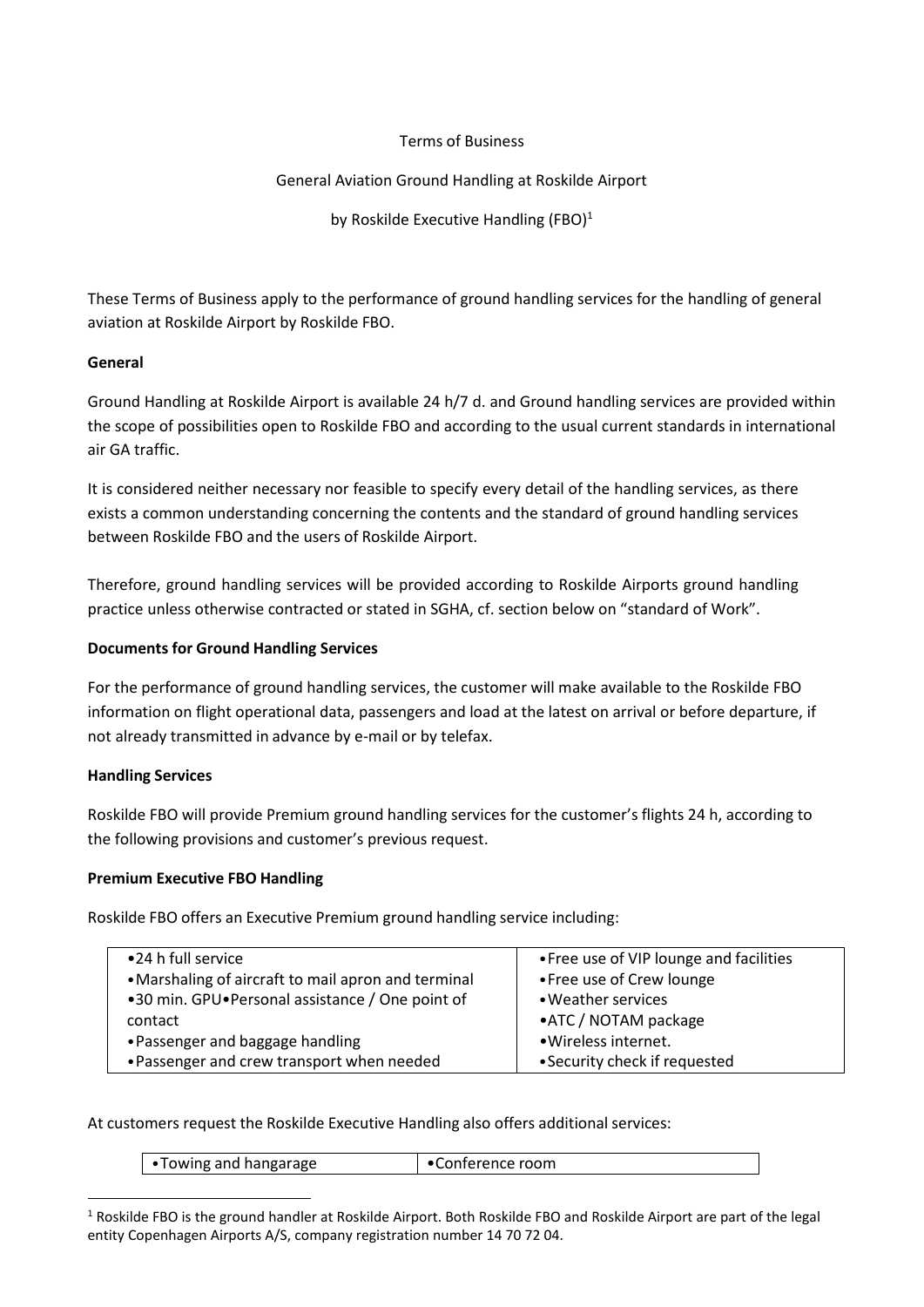| •VIP Catering        | • Aircraft cleaning                    |
|----------------------|----------------------------------------|
| •Newspapers          | $\bullet$ De-icing                     |
| •Hotel booking       | •Ground power                          |
| •Tarmac service      | •Toilet service                        |
| •Taxi service        | • Fueling via Air BP or Shell Aviation |
| •Limousine service   | • Free surveillance of VIP parking     |
| • Car rental by Sixt |                                        |

At the customer's request Roskilde Executive Handling (FBO) also offers additional VIP services not mentioned above. Such services and the above mentioned additional services can be governed by special conditions to be agreed upon. If in connection with customers' request no other agreement is made, these Terms of Business and the Roskilde Executive Handling (FBO) current pricelist apply.

The customer will not appoint any other person, company or organization to carry out ground handling services, except in such special cases which have been mutually agreed upon in writing between the Customer and Roskilde FBO.

A minimum handling, "Light Handling" is mandatory for non-resident commercial and private operators of aircraft with MTOM above 3000 kg and up to 10000 kg when using main apron. The minimum handling service consists of Marshaling of aircraft to main apron and 30 min. GPU

# **Standard of Work**

In the provision of the services as a whole, Roskilde FBO will follow its own standard practices and procedure with due regard to safety, local and international regulations as well as requests of the customer.

Roskilde FOB carries out flight operations services in accordance with the customer's instructions, provided that these services are given to Roskilde FBO in writing and in sufficient time before carrying out of the services. If additional costs arise through an individual instruction or request, these are to be reimbursed by the customer.

Loading supervision of aircraft (weight & balance) will not be handled by the Roskilde FBO and must be handled by the aircraft operator. Roskilde FBO cannot be held responsible for any discrepancies between calculated and actual physical loading, missing loading instructions or instructions giving in other than written form.

The customer must provide Roskilde FBO with sufficient information and instructions to enable Roskilde FBO to properly perform the handling. Roskilde FBO will take all customary measures to ensure that commercial information to be gained from the customer's flight documents, is not made available to third parties, unless on legal authority.

# **Remuneration**

For the services to be rendered by Roskilde FBO, the customer pays the fees laid down in the Roskilde Executive Handling Service Charges for ground handling services.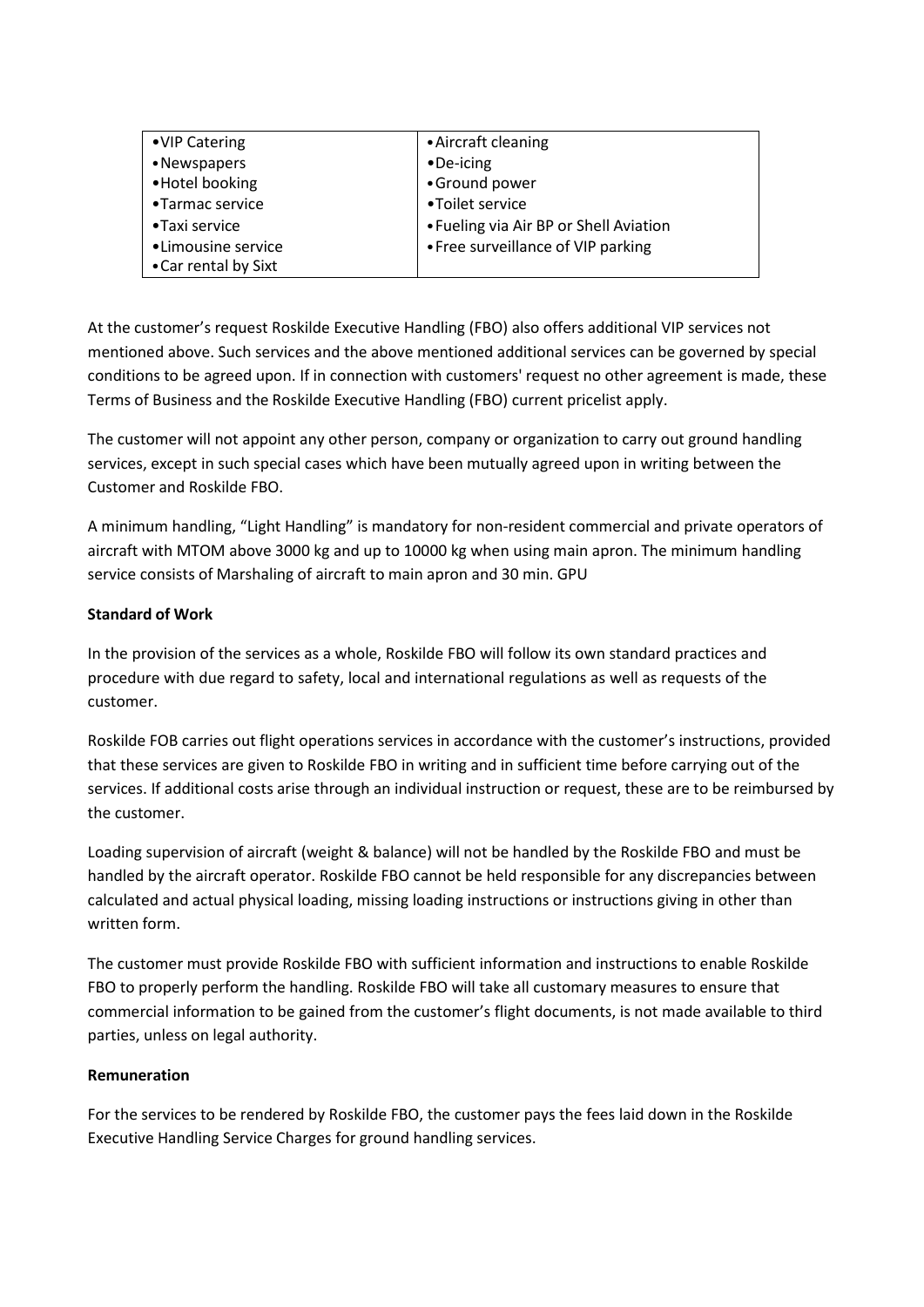The handling charges are exclusive VAT and do not include take off or passenger charges, and do not include charges for parking, security, transmitting of messages or any other charges or taxes imposed on Roskilde Airport in connection with the provision of services or in connection with customer's flights. Such fees, charges or taxes are paid by the customer additionally.

For any additional services(special services) the customer pays the fees laid down in the current List of Service Charges.

Disbursements made by Roskilde FBO on behalf of the customer will be reimbursed by the customer at cost price plus an accounting surcharge of 5%.

All fees and charges are payable in DKK in Roskilde Airport Office by credit card prior to each departure if the operator of the aircraft does not have a specific payment agreement with Roskilde FBO.

#### **Night fees**

For Fueling, De-icing and Toilet Service between 10 p.m. to 7:00 a.m. a setup fee is charged.

Please note that the airport's operating hours is 7:00 a.m. to 22:00 p.m. and a airport night fee is charged per. hour in the hours 22:00 p.m. to 07:00 a.m. See <http://www.rke.dk/en/pilotinfo/Charges/>

#### **Liability**

Regarding liability and indemnity, the provisions of IATA Airport Handling Manual, (AHM 810) Standard Ground Handling Agreement 2004, Article 8 "Liability and Indemnity", Sub-Article 8.1 - 8.5 will apply to all ground handling services provided.

The limit of liability referred to in Sub-Article 8.5 of the AHM 810 Main Agreement shall be as follows:

| <b>Aircraft Type</b>                                                                      | Limit (per incident) in USD         |
|-------------------------------------------------------------------------------------------|-------------------------------------|
| Jets                                                                                      |                                     |
| B737 Series 700-800, A319, A320                                                           | 750.000                             |
| <b>Business Jets</b>                                                                      |                                     |
| Falcon 7X, Falcon 2000, Falcon 900, Gulfstream, Hawker Beechcraft, Cessna<br>Citation all | 75.000                              |
| All other business jets not mentioned                                                     | 1 % of aircraft value, min. 50,000  |
|                                                                                           |                                     |
| <b>Helicopters</b>                                                                        | 5 % of aircraft value, max. 100.000 |

The customer shall indemnify and hold harmless Roskilde FBO from any and all claims related to damage to or loss of aircraft leased or chartered, hired or operated or otherwise utilized by or on behalf of the aircraft operator to the extent such claims exceed the above mentioned liability limitations.

Notwithstanding Sub-Article 8.5 of AHM 810, Roskilde FBO is not liable for any damage to the customer's aircraft, which occurs during the time the aircraft is stowed in a hangar.

Neither Roskilde FBO nor our employees, servants or agents shall be liable for or be obliged to indemnify any indirect loss; consequential loss; loss of profits; loss of revenue; loss of goodwill; loss of opportunity; loss of use/business; loss of data; or increased costs or expenses. For the avoidance of doubt Roskilde FBO